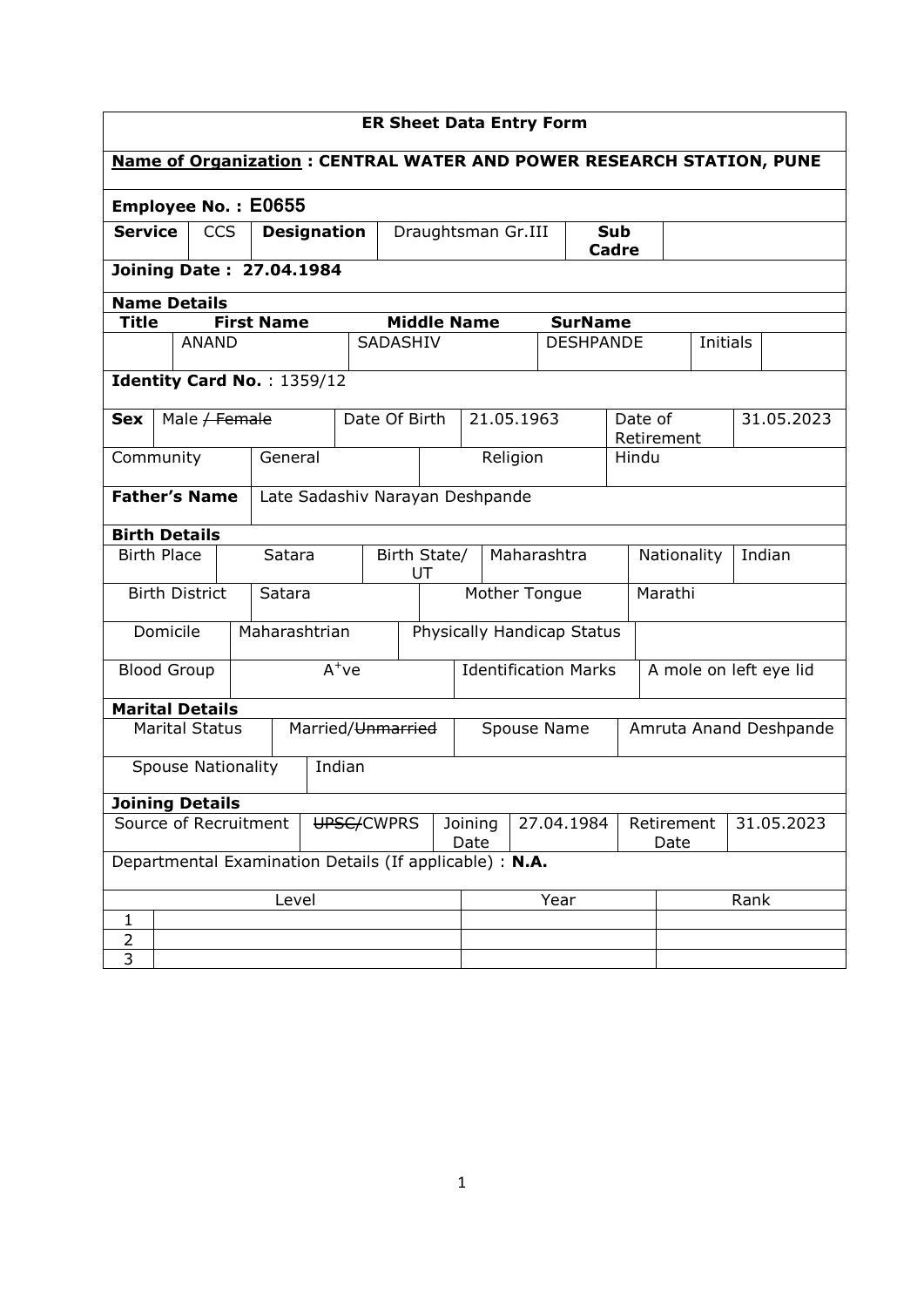| Remarks (if any)           |                  |              |              |              |
|----------------------------|------------------|--------------|--------------|--------------|
| Languages known            |                  |              |              |              |
|                            | Name of Language | <b>Read</b>  | <b>Write</b> | <b>Speak</b> |
| Indian Languages<br>Known  | English          | $\checkmark$ | ✓            |              |
| $\overline{2}$             | Hindi            | $\checkmark$ | $\checkmark$ | $\checkmark$ |
| 3                          | Marathi          | $\checkmark$ | $\checkmark$ | $\checkmark$ |
| $\overline{4}$             |                  |              |              |              |
| 5                          |                  |              |              |              |
|                            |                  |              |              |              |
| Foreign Languages<br>Known |                  |              |              |              |
| $\overline{2}$             |                  |              |              |              |
| 3                          |                  |              |              |              |

## Details of deputation (if applicable)

| Name of the Office | Post held at that<br>time in parent office | Name of post<br>(selected for<br>deputation | Period of deputation |      |  |  |  |
|--------------------|--------------------------------------------|---------------------------------------------|----------------------|------|--|--|--|
|                    |                                            |                                             | Since                | From |  |  |  |
| N.A.               |                                            |                                             |                      |      |  |  |  |

## Details of Foreign Visit

| SI.<br>No. | Place of Visit | Date of<br>visit | Post held at<br>that time | Whether it<br>is a<br>personal or<br>official visit | Details of visit |  |  |  |  |
|------------|----------------|------------------|---------------------------|-----------------------------------------------------|------------------|--|--|--|--|
| N.A.       |                |                  |                           |                                                     |                  |  |  |  |  |

## Transfer/Posting Detail (if applicable)

| Place | Period of posting |      |  |  |  |  |
|-------|-------------------|------|--|--|--|--|
|       | Since             | From |  |  |  |  |
|       |                   |      |  |  |  |  |
|       |                   |      |  |  |  |  |
| N.A.  |                   |      |  |  |  |  |
|       |                   |      |  |  |  |  |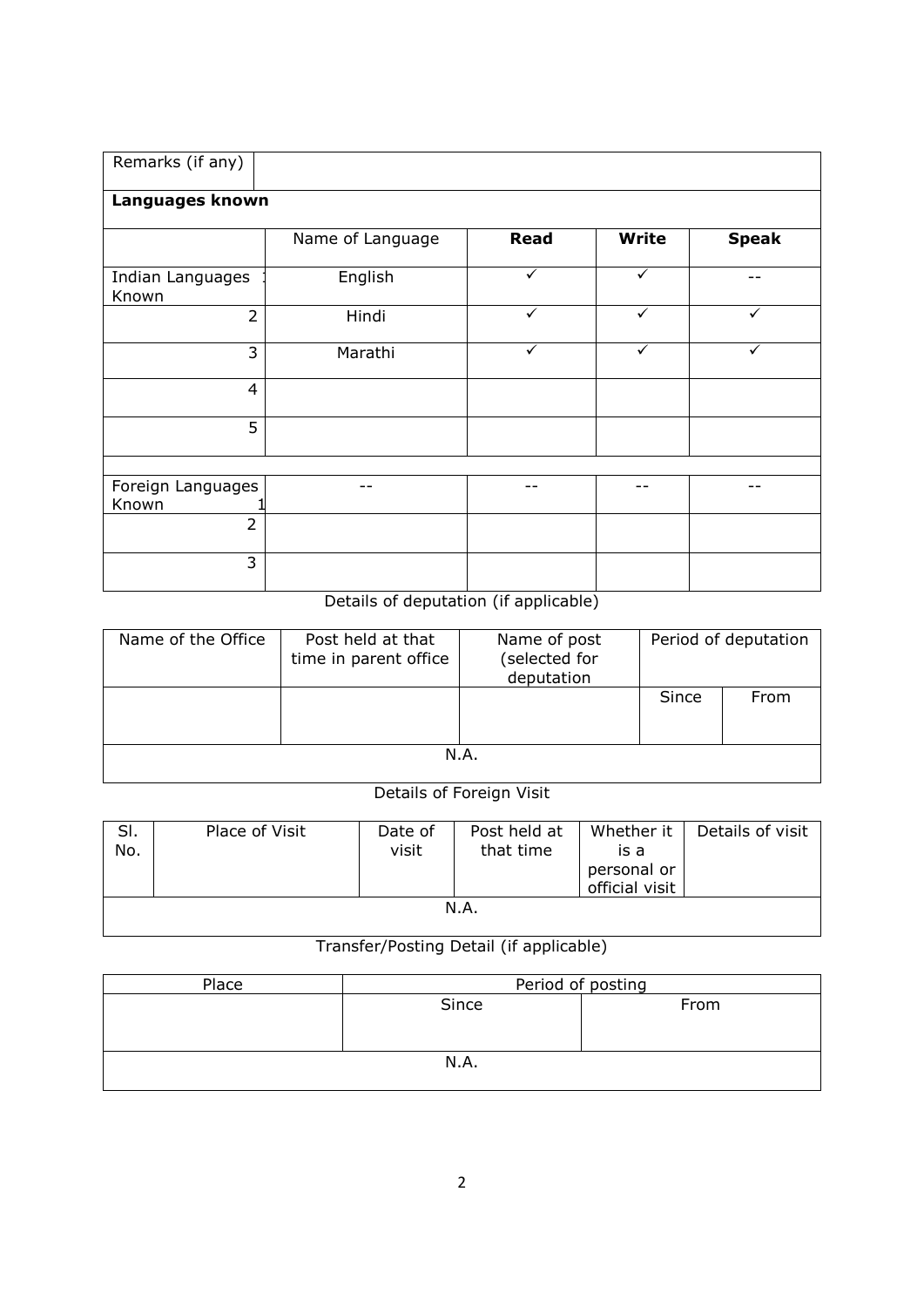| Qualification (Use extra photocopy sheets for multi qualifications, experience, training, awards details) |            |                           |                        |  |                  |                  |  |  |  |
|-----------------------------------------------------------------------------------------------------------|------------|---------------------------|------------------------|--|------------------|------------------|--|--|--|
| Qualification                                                                                             |            | Discipline                |                        |  | Specialization 1 |                  |  |  |  |
| 1) B.A.                                                                                                   |            | 1) Arts                   |                        |  |                  |                  |  |  |  |
| 2) ITI                                                                                                    |            |                           | 2) Draughtsman (Mech.) |  |                  |                  |  |  |  |
| 3) NCTVT                                                                                                  |            |                           | 3) Draughtsman (Mech.) |  |                  |                  |  |  |  |
| 4) AutoCad Certificate Course                                                                             |            | 4) Mechanical             |                        |  |                  |                  |  |  |  |
| Year                                                                                                      |            | Division                  | CGPA/ % Marks          |  |                  | Specialization 2 |  |  |  |
| 1) 1989                                                                                                   | 1) Second  |                           | 1) 57%                 |  |                  |                  |  |  |  |
| 2) 1980-82                                                                                                | 2) First   |                           | 2) 72%                 |  |                  |                  |  |  |  |
| 3) 1983                                                                                                   | 3) Second  |                           | 3) 60%                 |  |                  |                  |  |  |  |
| 4) 2012                                                                                                   | 4) A grade |                           | 4) A grade             |  |                  |                  |  |  |  |
| Institution                                                                                               |            | University                |                        |  | Place            | Country          |  |  |  |
| 1) S.P. College (Distance Ed.)                                                                            |            | 1) Pune University        |                        |  | 1) Pune          | 1) India         |  |  |  |
| 2) ITI Pimpri-Chinchwad                                                                                   |            | 2) Maharashtra T.E. Board |                        |  | 2) Pune          | 2) India         |  |  |  |
| 3) ITI Aundh                                                                                              |            | 3) Maharashtra T.E. Board |                        |  | 3) Pune          | 3) India         |  |  |  |
| 4) Disha Institute (Private)                                                                              |            | 4) --                     |                        |  | 4) Pune          | 4) India         |  |  |  |
|                                                                                                           |            |                           |                        |  |                  |                  |  |  |  |

| <b>Experience</b>                                                                             |                      |                       |                      |                         |          |                         |                   |                       |                                                  |  |
|-----------------------------------------------------------------------------------------------|----------------------|-----------------------|----------------------|-------------------------|----------|-------------------------|-------------------|-----------------------|--------------------------------------------------|--|
| Type of Posting                                                                               |                      |                       |                      | Draughtsman Gr.III      |          |                         |                   |                       |                                                  |  |
| Designation                                                                                   |                      |                       |                      | Draughtsman Gr.III      |          |                         |                   |                       |                                                  |  |
|                                                                                               | Ministry             |                       |                      |                         |          |                         |                   |                       | Ministry of Water Resources, River Development & |  |
|                                                                                               |                      |                       |                      | Ganga Rejuvenation      |          |                         |                   |                       |                                                  |  |
|                                                                                               | Office               |                       |                      |                         |          |                         |                   |                       | CWPRS, Khadakwasla (P.O.), Pune-411 024          |  |
|                                                                                               |                      |                       |                      |                         |          |                         |                   |                       |                                                  |  |
| <b>Experience Subject</b>                                                                     |                      |                       |                      |                         |          |                         | Period of Posting |                       |                                                  |  |
| Major                                                                                         |                      |                       |                      |                         | Minor    |                         | From              |                       | To                                               |  |
| Drawing of various client                                                                     |                      |                       |                      |                         |          |                         | 27.04.1984        |                       | Till date                                        |  |
| sponsored projects                                                                            |                      |                       |                      |                         |          |                         |                   |                       |                                                  |  |
| Note:-Refer the Annexure to fill above Major, Minor Subjects and below given training subject |                      |                       |                      |                         |          |                         |                   |                       |                                                  |  |
| minimum 1 week & above)                                                                       |                      |                       |                      |                         |          |                         |                   |                       |                                                  |  |
| Training : N.A.                                                                               |                      |                       |                      |                         |          |                         |                   |                       |                                                  |  |
| <b>Training Year</b>                                                                          |                      |                       | <b>Training Name</b> |                         |          | <b>Training Subject</b> |                   |                       |                                                  |  |
|                                                                                               |                      |                       |                      |                         |          |                         |                   |                       |                                                  |  |
| Level                                                                                         |                      | Institute Name, Place |                      |                         |          | Field Visit Country     |                   |                       | Field Visit Place (within India)                 |  |
|                                                                                               |                      |                       |                      |                         |          |                         |                   |                       |                                                  |  |
| Sponsoring Authority                                                                          |                      |                       |                      | Period of Training      |          |                         | Duration          |                       | Result                                           |  |
|                                                                                               |                      |                       | From                 |                         | To       |                         | in Weeks)         |                       | Qualified                                        |  |
|                                                                                               |                      |                       |                      |                         |          |                         |                   |                       | Not Qualified                                    |  |
| <b>Awards/Publications: N.A.</b>                                                              |                      |                       |                      |                         |          |                         |                   |                       |                                                  |  |
| Type of Activity:                                                                             |                      |                       |                      |                         | Academic |                         |                   |                       | Non Academic                                     |  |
|                                                                                               | <b>Activity Area</b> |                       |                      | <b>Activity Subject</b> |          |                         |                   | <b>Activity Title</b> |                                                  |  |
|                                                                                               |                      |                       |                      |                         |          |                         |                   |                       |                                                  |  |